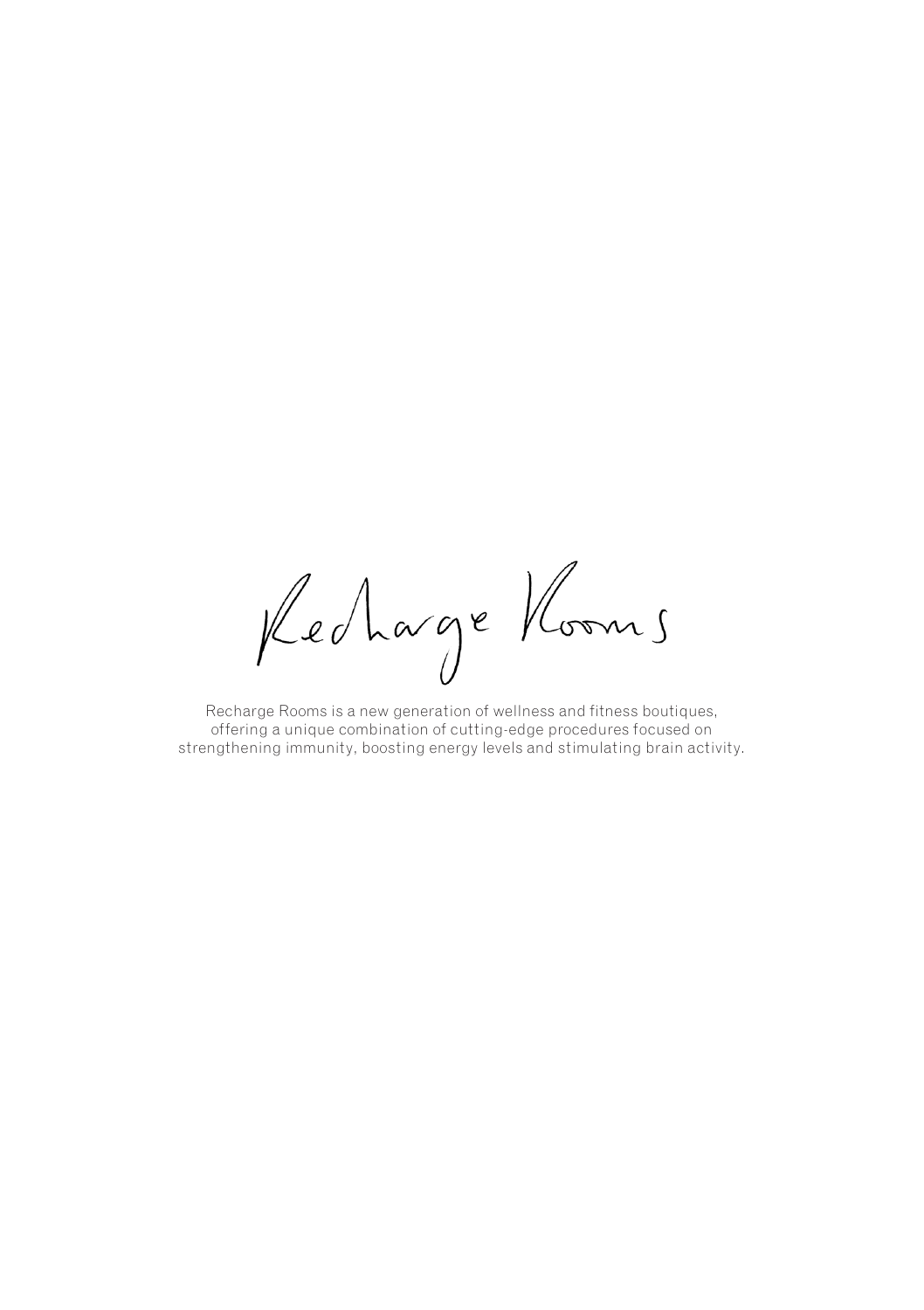#### *Immunity and Energy Boost*

#### Ozone Sauna

Our Ozone Sauna was designed for a single purpose – strategic wellness. It is probably the only machine which packs so many wellness benefits into a brief 30-minute session. This relaxing procedure strengthens the immune system, boosts energy levels and detoxifies the body down to a cellular level by using a powerful combination of ozone, oxygen, far-infrared, steam, Carbonic Acid, electrotherapy, photon light and aromatherapies. *30min*

## Recharge IV Drip (tailor made IV cocktail) Recharge Shot (vitamin intramuscular injection)

Vitamin IV infusions and vitamin injections are some of the most effective ways to receive large amounts of vitamins, minerals and amino acids quickly and efficiently. This will help you to recover after a long journey, boost your energy and immunity, as well as improve brain activity.

#### *Skin Wellness (non-invasive)*

At Recharge Rooms we use unique and the most advanced needle free technologies and latest products to look after your skin. Our cutting-edge MesoJet machine – the very first in the UK - uses a combination of two technologies to achieve best results:

JET technology to deliver unique antiaging rejuvenating ingredients into deep layers of the face and body skin. JET RF (Radio Frequency) technology to instantly soothe, firm and tone the skin providing lifting action to contour and rejuvenate face and body skin Because radio waves stimulate active production of collagen and elastin, the skin tones up immediately.

#### Fast Glow Fast Glow is a glow-inducing procedure that combines deep detoxif ying lymphatic drainage with a powerful needle-free infusion of unique ingredients for fresher, brighter facial skin. Gently exfoliating acids and a lightening complex effectively remove sun and age spots, improving the skin texture and reducing redness. Do not wash the face for at least one hour after *the procedure. Add optional booster infusions (Vitamin B, C, A or Hyaluronic Acid) for £25.* Signature Rejuvenation This needle-free skin rejuvenating procedure is ideal for deep hydration, improved tone and reduced lines and wrinkles. Based on a complex of 5 Hyaluronic Acids, toning Vitamin B5 and peptides, it is an effective solution against the common signs *30min 50min* £100.00 £190.00

young and healthy – silky to the touch. Add optional booster infusions (Vitamin B, C, A or Hyaluronic *Acid) for £25.*

of ageing, offering a lifting effect that makes skin look and feel

*from* £200.00 *from* £70.00

£75.00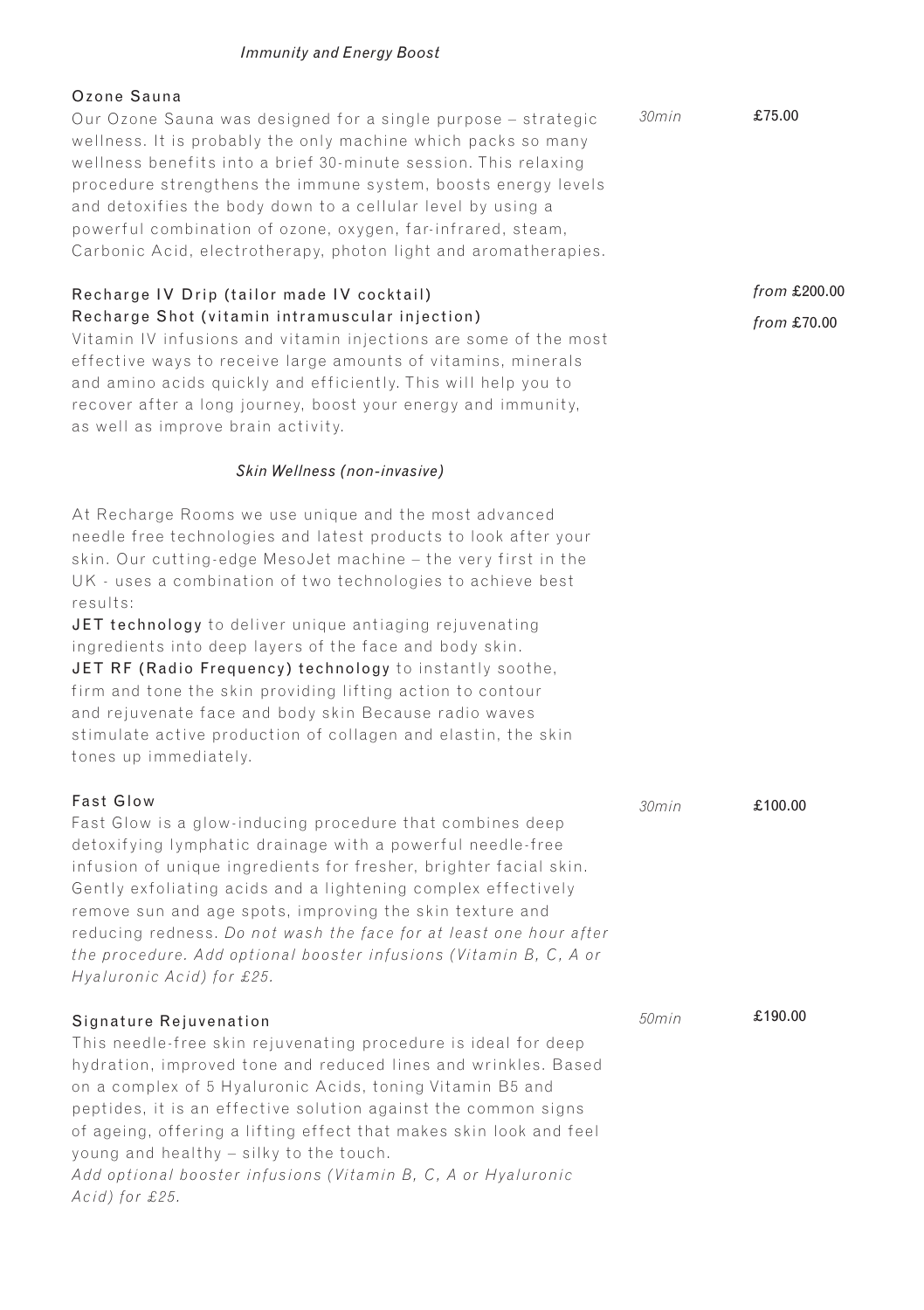| Power Anti-Age<br>The combination of two unique technologies - Radio Frequency<br>procedure and MesoJet Skin infusion - is a scientifically-proven<br>protocol that delivers deep, effective lifting and rejuvenating<br>results. The skin is renewed and repaired, wrinkles are reduced,<br>age and sun spots are much less visible and the skin is boost-<br>ed at the basal layer with peptides, antioxidants and effective<br>active anti-ageing ingredients. Areas to apply this procedure to<br>include the face, chin, neck and décolleté. Add optional booster<br>infusions (Vitamin B, C, A or Hyaluronic Acid) for £25.                                                                                                              | 30min | £220.00 |
|------------------------------------------------------------------------------------------------------------------------------------------------------------------------------------------------------------------------------------------------------------------------------------------------------------------------------------------------------------------------------------------------------------------------------------------------------------------------------------------------------------------------------------------------------------------------------------------------------------------------------------------------------------------------------------------------------------------------------------------------|-------|---------|
| <b>Botox Alternative</b><br>This procedure combines deep-detoxifying lymphatic drainage<br>with MesoJet, toning Radio Frequency procedure and a deeper<br>needle free-infusion of a peptide called Argireline. Argireline<br>provides an effect very similar to that of Boto, but relaxed the<br>muscles in a natural way, rather than paralyzing them. The<br>result is firmer skin and a subsequent improvement of lines and<br>wrinkles. It is also recommended as an alternative to Botox<br>injections and can be used to prolong effects of Botox.<br>Areas to apply this procedure to include the face, chin, neck,<br>eye contour lines and décolleté. Add optional booster infusions<br>(Vitamin B, C, A or Hyaluronic Acid) for £25. | 50min | £190.00 |
| <b>Red Carpet</b><br>Get red carpet-ready in an instant with an all-stage luxury<br>procedure than includes lymphatic drainage, Radio Frequency<br>procedure, MesoJet Skin infusion and booster and a neck and<br>hand massage. This combination provides an extremely power-<br>ful toning and brightening effect, making skin look young and<br>healthy. It's a particularly effective 'last-minute' procedure for<br>hydration, brightening, firming and lifting the skin. Red Carpet<br>procedure is recommended 3-4 hours before a special event as<br>makeup can only be applied 1.5 hours after the procedure.                                                                                                                          | 90min | £300.00 |
| Sensitive Face (Acne and Rosacea)<br>This special functional formula is recommended for treating ex-<br>tremely sensitive skin which is often prone to acne and rosacea.<br>It provides powerful anti-inflammatory and anti-bacterial ben-<br>efits, as well as glowing and anti-ageing effects. It purifies the<br>pores from toxins and removes dead cells and provides protec-<br>tion against UV rays, ensuring a brighter, glowing complexion. It<br>is also highly recommended for oily skin. Add optional booster<br>infusions (Vitamin B, C, A or Hyaluronic Acid) for £25.                                                                                                                                                            | 50min | £200.00 |
| Lips treatment (needle free technique)<br>A Jet Peel & Hyaluronic Acid infusion, applied with a 'Magic'<br>handpiece for MesoJet Skin. This procedure can be booked only<br>in conjunction with one of the skin procedures.                                                                                                                                                                                                                                                                                                                                                                                                                                                                                                                    |       | £45.00  |
| Velvet Hands<br>Help your hands recover from the effects of sun, cold, harsh<br>hand sanitisers and drying antibacterial handwashes. An ideal<br>combination of gentle Jet massage with detox water, light<br>exfoliation and infusion of lightening ingredients (for sunspots)                                                                                                                                                                                                                                                                                                                                                                                                                                                                | 45min | £90.00  |

and the most efficient hydrating, invigorating and brightening ingredients.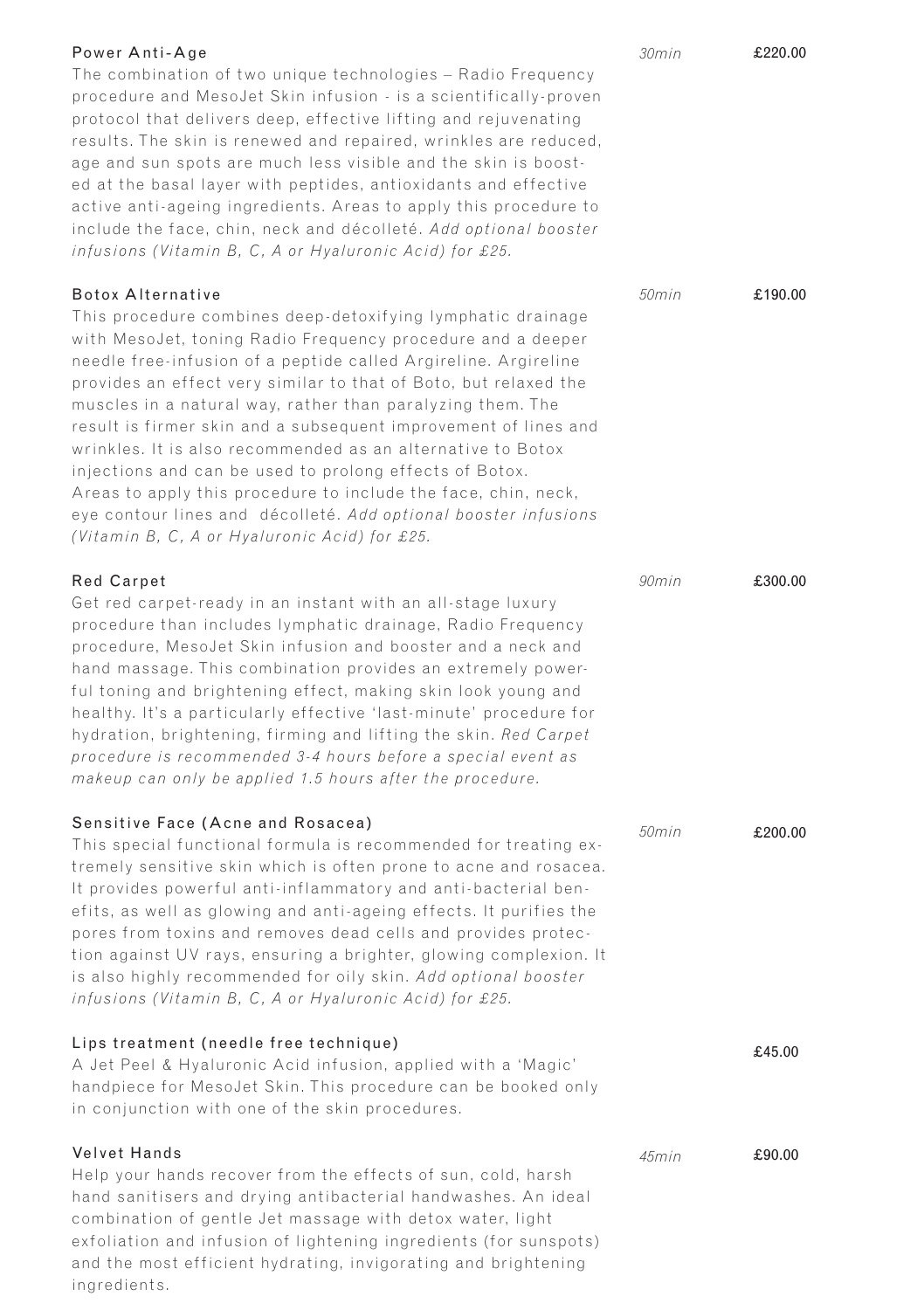### *Hair Wellness*

months, with the first two procedures within 30 days and the 3rd

one, 6 months later.

| JET Hair: Scalp Peeling and Hair Nourishment<br>This incredibly efficient, needle-free procedure utilises a unique<br>formula of antioxidants, an innovative complex of biomimetic<br>peptides combined with red clover extract, a special compound<br>of herbal ingredients that targets stem cells and human fibro-<br>blasts from the dermal papilla to encourage hair growth and<br>reduce hair loss. Three to four procedures per year are recom-<br>mend keeping the scalp clean and help rejuvenate the hair. | 90min | £320.00 |
|----------------------------------------------------------------------------------------------------------------------------------------------------------------------------------------------------------------------------------------------------------------------------------------------------------------------------------------------------------------------------------------------------------------------------------------------------------------------------------------------------------------------|-------|---------|
| Hair Rejuvenation and Growth<br>An infusion of multifunctional peptides for effective correction<br>of non-scarring alopecia and enhancement of hair growth is<br>applied using micro-needling techniques. This procedure is rec-<br>ommended for hormonal or genetic hair loss, hair loss caused<br>by stress, tiredness and pregnancy and dehydrated, sick hair.<br>Recommended course of 7-10 procedures every 7-10 days.                                                                                         | 60min | £330.00 |
| PRP (Platelet-Rich Plasma)<br>The PRP procedure for hair is a three-step medical procedure in<br>which a person's blood is drawn, processed and then re-inject-<br>ed into the scalp. Platelets within the blood plasma contain a<br>large number of growth factors. These growth factors stimulate<br>dormant hair follicles and also produce an increased amount of<br>collagen. This, in turn, thickens the hair, making it look health-<br>ier. The recommended course is 3 procedures over a period of 7        |       | £380.00 |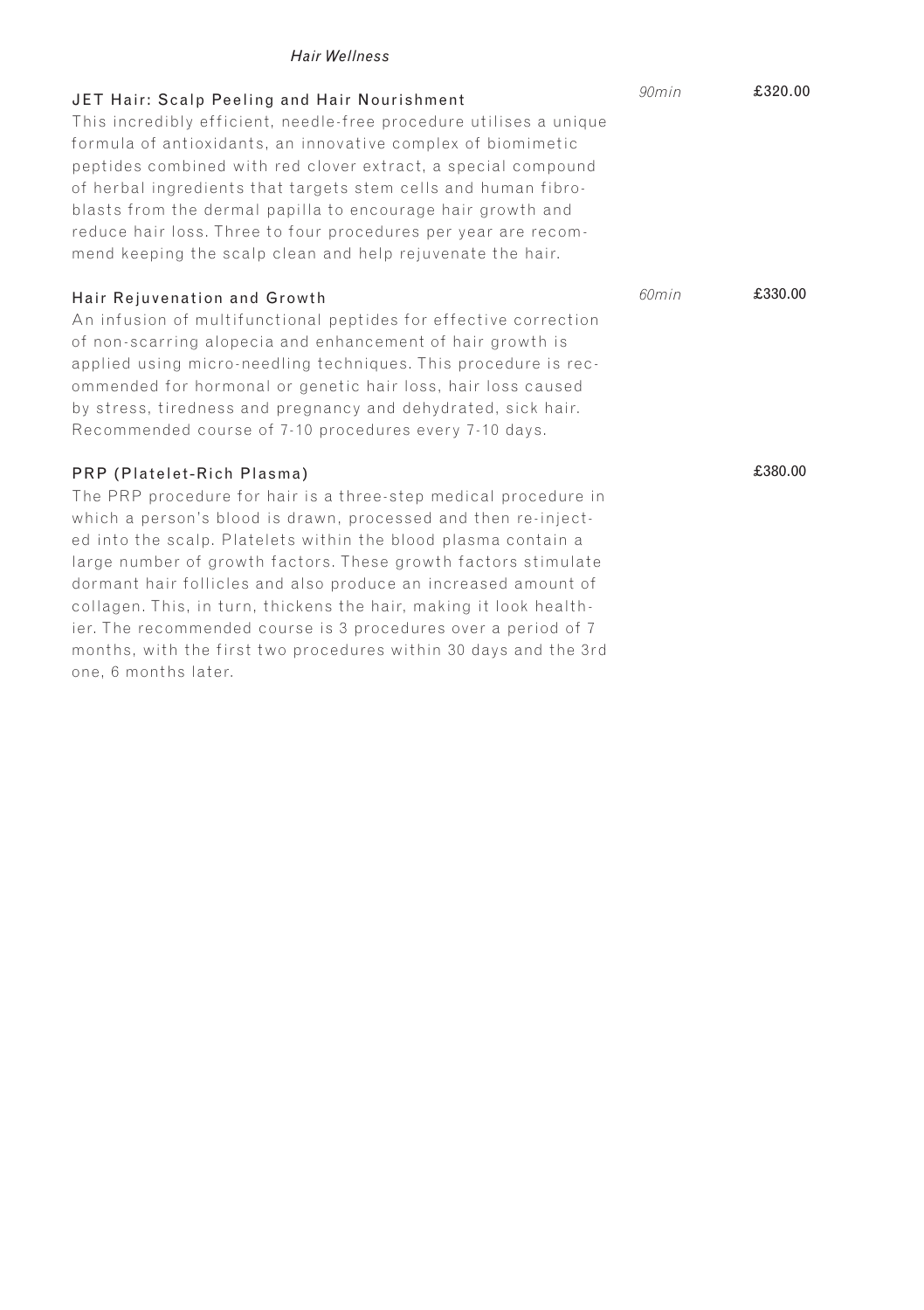#### *Body Wellness*

The procedure combines traditional methods of body contouring with advanced technologies and professional organic products in order to achieve best results. It slims problem areas det oxifies, cleanses and hydrates the skin, relaxes muscles, firms and tones the skin, reduces appearance of cellulite, exfoliates the skin by removing dead cells lifts, contour and rejuvenate problem areas. Recommended to combine with Ozone *sauna procedure.*

| Body Contouring (brushing exfoliation, radio-frequency, anti-cellulite<br>gel) | 60min | £200.00 |
|--------------------------------------------------------------------------------|-------|---------|
|                                                                                | 90min | £250.00 |
| Body Contouring with Seaweed Wrapping                                          | 60min | £270.00 |
|                                                                                | 90min |         |

*Packages Laslett discount does not apply*

| Quick Fix                                                                                                                                                                                                                                                                                                                                                                                                                                                                                       | 50min     | £170.00 |
|-------------------------------------------------------------------------------------------------------------------------------------------------------------------------------------------------------------------------------------------------------------------------------------------------------------------------------------------------------------------------------------------------------------------------------------------------------------------------------------------------|-----------|---------|
| Quick procedure: lymphatic face massage with our Mesojet<br>technology, face infusion of vitamins and minerals to add glow<br>and brilliance, including vitamin booster; plus, a session in<br>ozone sauna to detoxify and activate immunity.                                                                                                                                                                                                                                                   |           |         |
| Twin Recharge                                                                                                                                                                                                                                                                                                                                                                                                                                                                                   | 60min     | £330.00 |
| Get 15% off by sharing your Recharge experience with a friend<br>or a loved one. Get vitamins and minerals infused into your face<br>skin with needle free Mesojet technology to make it glow while<br>your companion is enjoying detoxifying and immune boosting<br>experience in our Ozone Sauna; then switch places.                                                                                                                                                                         |           |         |
| Recharge Boost                                                                                                                                                                                                                                                                                                                                                                                                                                                                                  | $120$ min | £520.00 |
| This package includes a relaxing session in our detoxifying<br>Ozone/Infrared sauna, followed by one of our top facial<br>procedures "Power Anti Age+booster" which is performed<br>using radio frequency technology to stimulate collagen and<br>elastin production; and MesoJet technology to infuse vitamins<br>and minerals up to 4mm deep inside the skin without a needle.<br>While having the facial treatment you will be getting a vitamin<br>boost with one of our Recharge IV drips. |           |         |